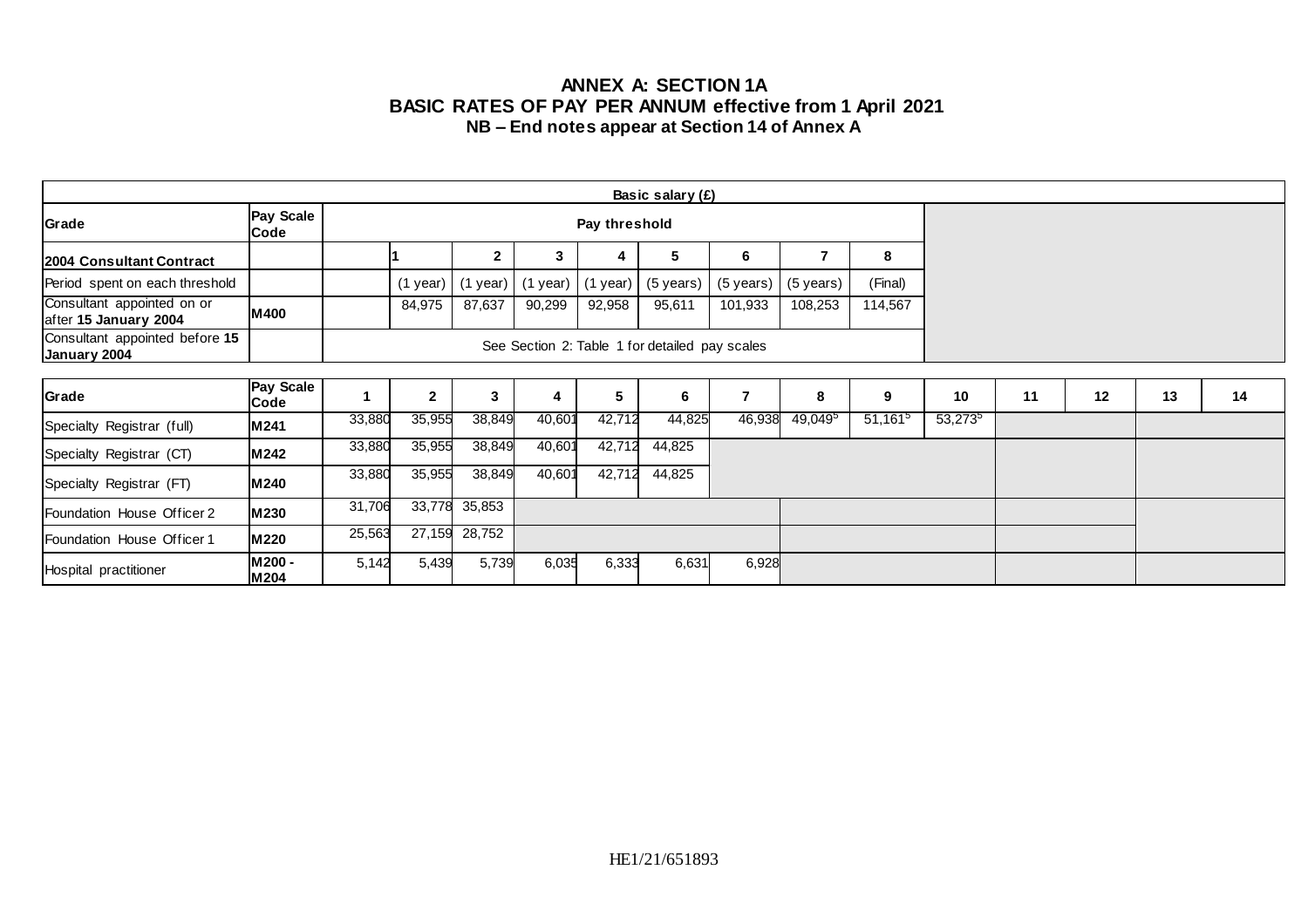## **Annex A: Section 1B**

# **Basic rates of pay per annum, effective from 1 April 2021 for closed pay scale.**

## **The Table below denotes closed pay scales, doctors should not be placed on these pay scales.**

| Grade                                            | Pay Scale<br><b>Code</b>      |        | $\overline{2}$ | 3      | $\overline{4}$ | $5\phantom{.0}$ | $\bf 6$ | $\overline{7}$ | 8                   | 9                   | 10                  | 11                  | 12                  | 13         | 14         |
|--------------------------------------------------|-------------------------------|--------|----------------|--------|----------------|-----------------|---------|----------------|---------------------|---------------------|---------------------|---------------------|---------------------|------------|------------|
| Associate Specialist (closed<br>grade)           | M0801                         | 43,626 | 48,245         | 52,865 | 57,486         | 62,105          | 66,725  | 72,829         | 78,117              | 80,311 <sup>2</sup> | 83,173 <sup>2</sup> | 86,036 <sup>2</sup> | 88,900 <sup>2</sup> | $91,762^2$ | $94,627^2$ |
| Staff Grade Practitioner (closed M2101<br>grade) |                               | 39,466 | 42,597         | 45,730 | 48,865         | 51,997          | 55,130  | 58,262         | 61,394              |                     |                     |                     |                     |            |            |
| Staff Grade Practitioner (closed<br>grade)       | M211/<br>M2121+3              | M211   | M211           | M211   | M211           | M211            | M211    | M212           | M212                | M212                | M212                | M212                | M212                |            |            |
|                                                  |                               | 39,466 | 42,597         | 45,730 | 48,865         | 51,997          | 55,686  | $58,262^4$     | 61,3944             | 64,5284             | 67,660 <sup>4</sup> | 70,7934             | 73,9284             |            |            |
| Specialty Doctor (2008)                          | M215 <sup>1</sup>             | 42,598 | 46,242         | 50,976 | 53,514         | 57,171          | 60,814  | 64,538         | 68,263              | 71,988              | 75,713              | 79,438              |                     |            |            |
| Associate Specialist (2008)                      | M090 <sup>1</sup>             | 59,725 | 64,527         | 69,326 | 75,665         | 81,158          | 83,438  | 86,413         | 89,388              | 92,362              | 95,335              | 98,314              |                     |            |            |
| Specialist Registrar (closed<br>grade)           | M <sub>101</sub> <sup>1</sup> | 35,348 | 37,100         | 38,849 | 40,601         | 42,712          | 44,825  | 46,9385        | 49,049 <sup>5</sup> | 51,161 <sup>5</sup> | 53,2735             |                     |                     |            |            |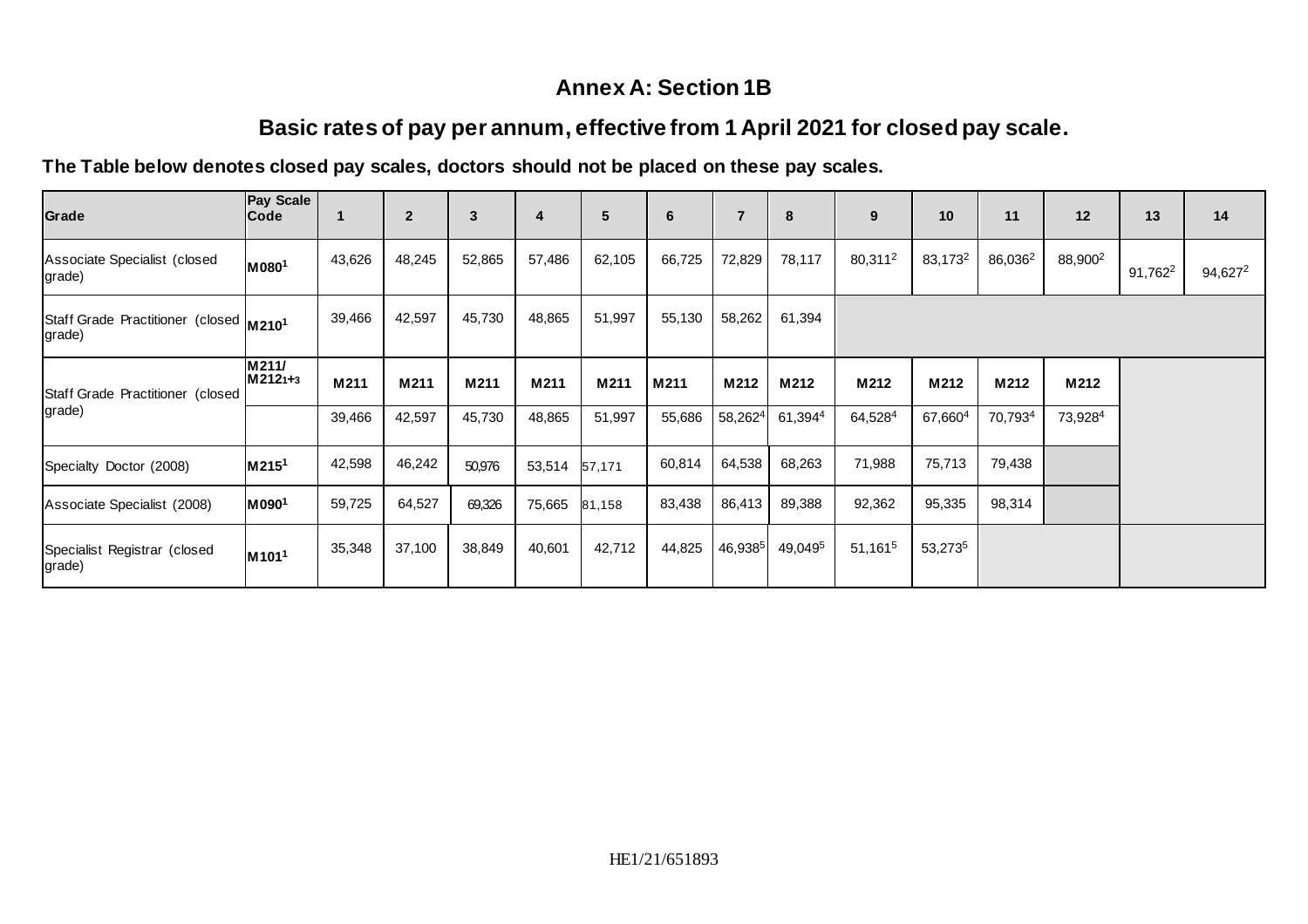### **ANNEX A: SECTION 2**

### **CONSULTANT PAY AND ALLOWANCES EFFECTIV E FROM 1 APRIL 2021**

#### **Table 1: Basic salary for consultants appointed before 15 January 2004**

| Pay Scale | Seniority | Pay Threshold  | <b>Basic salary</b><br>(21/22) | Years after transfer before<br>threshold level changes |  |  |  |  |
|-----------|-----------|----------------|--------------------------------|--------------------------------------------------------|--|--|--|--|
|           |           |                | 101,933                        | Salary on transfer                                     |  |  |  |  |
| M430      | $30+$     | $\overline{7}$ | 108,253                        | 1 year after transfer                                  |  |  |  |  |
|           |           | 8              | 114,567                        | 2 years after transfer                                 |  |  |  |  |
|           |           |                | 95,611                         | Salary on transfer                                     |  |  |  |  |
|           |           | 6              | 101,933                        | 1 year after transfer                                  |  |  |  |  |
| M421      | $21 - 29$ | $\overline{7}$ | 108,253                        | 2 years after transfer                                 |  |  |  |  |
|           |           | 8              | 114,567                        | 3 years after transfer                                 |  |  |  |  |
|           |           |                | 95,611                         | Salary on transfer                                     |  |  |  |  |
|           |           | 6              | 101,933                        | 1 year after transfer                                  |  |  |  |  |
| M420      | 20        | $\overline{7}$ | 108,253                        | 3 years after transfer                                 |  |  |  |  |
|           |           | 8              | 114,567                        | 4 years after transfer                                 |  |  |  |  |
|           |           |                | 95,611                         | Salary on transfer                                     |  |  |  |  |
|           |           | 6              | 101,933                        | 1 year after transfer                                  |  |  |  |  |
| M419      | 19        | $\overline{7}$ | 108,253                        | 3 years after transfer                                 |  |  |  |  |
|           |           | 8              | 114,567                        | 5 years after transfer                                 |  |  |  |  |
|           |           |                | 95,611                         | Salary on transfer                                     |  |  |  |  |
|           |           | 6              | 101,933                        | 2 years after transfer                                 |  |  |  |  |
| M418      | 18        | 7              | 108,253                        | 3 years after transfer                                 |  |  |  |  |
|           |           | 8              | 114,567                        | 5 years after transfer                                 |  |  |  |  |
|           |           |                | 95,611                         | Salary on transfer                                     |  |  |  |  |
| M417      | 17        | $\,6\,$        | 101,933                        | 2 years after transfer                                 |  |  |  |  |
|           |           | $\overline{7}$ | 108,253                        | 4 years after transfer                                 |  |  |  |  |
|           |           | 8              | 114,567                        | 6 years after transfer                                 |  |  |  |  |
|           |           |                | 95,611                         | Salary on transfer                                     |  |  |  |  |
|           |           | $\,6\,$        | 101,933                        | 3 years after transfer                                 |  |  |  |  |
| M416      | 16        | $\overline{7}$ | 108,253                        | 4 years after transfer                                 |  |  |  |  |
|           |           | 8              | 114,567                        | 7 years after transfer                                 |  |  |  |  |
|           |           |                | 95,611                         | Salary on transfer                                     |  |  |  |  |
|           |           | 6              | 101,933                        | 3 years after transfer                                 |  |  |  |  |
| M415      | 15        | $\overline{7}$ | 108,253                        | 4 years after transfer                                 |  |  |  |  |
|           |           | 8              | 114,567                        | 8 years after transfer                                 |  |  |  |  |
|           |           |                | 95,611                         | Salary on transfer                                     |  |  |  |  |
| M414      | 14        | 6              | 101,933                        | 3 years after transfer                                 |  |  |  |  |
|           |           | $\overline{7}$ | 108,253                        | 5 years after transfer                                 |  |  |  |  |
|           |           | 8              | 114,567                        | 9 years after transfer                                 |  |  |  |  |
|           |           |                | 95,611                         | Salary on transfer                                     |  |  |  |  |
| M413      | 13        | $\,6\,$        | 101,933                        | 3 years after transfer                                 |  |  |  |  |
|           |           | $\overline{7}$ | 108,253                        | 5 years after transfer                                 |  |  |  |  |
|           |           | $\,8\,$        | 114,567                        | 10 years after transfer                                |  |  |  |  |
|           |           |                | 95,611                         | Salary on transfer                                     |  |  |  |  |
| M412      | 12        | $\,6\,$        | 101,933                        | 3 years after transfer                                 |  |  |  |  |
|           |           | $\overline{7}$ | 108,253                        | 6 years after transfer                                 |  |  |  |  |
|           |           | 8              | 114,567                        | 11 years after transfer                                |  |  |  |  |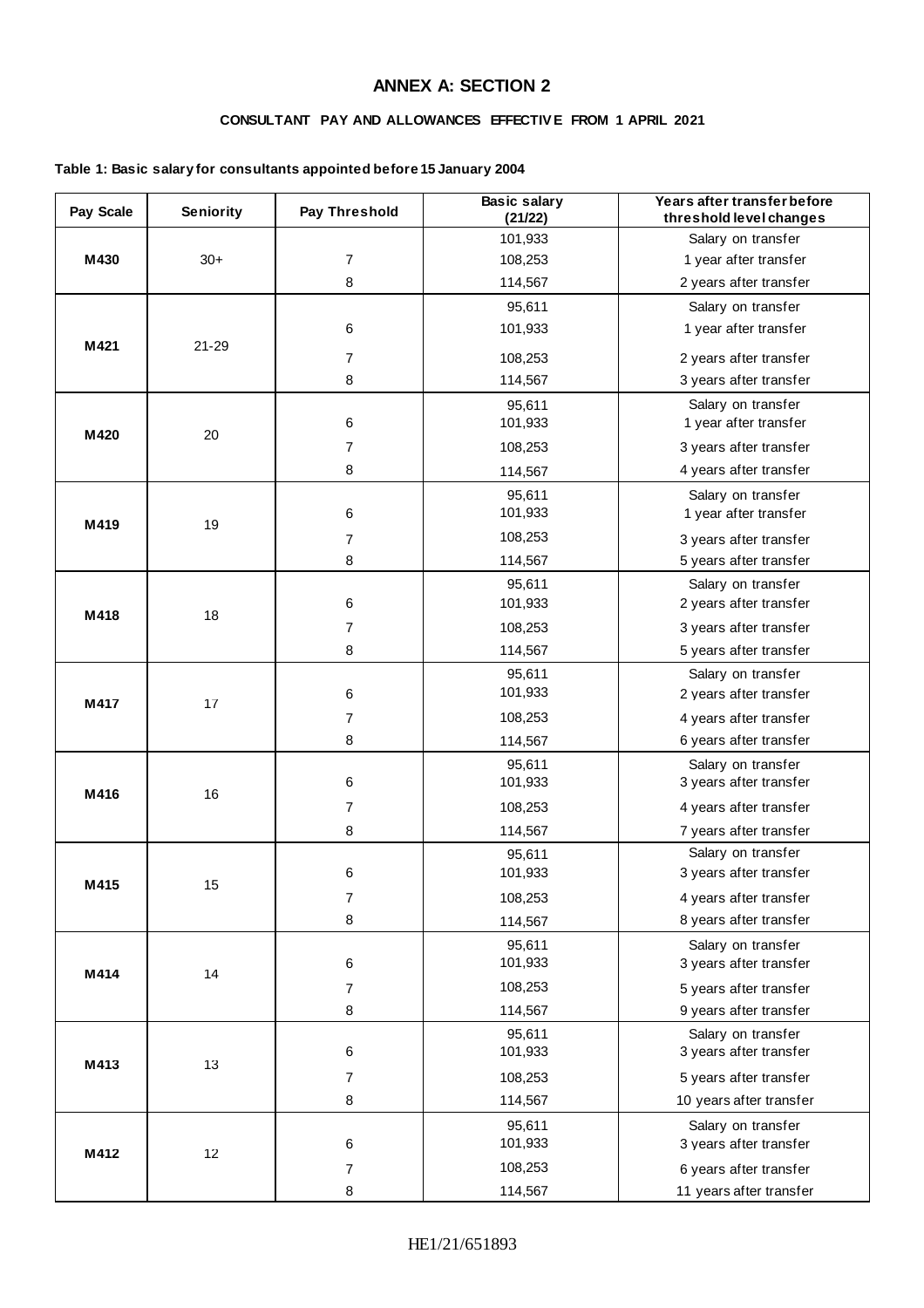| Pay Scale | Seniority   | Pay Threshold  | <b>Basic salary</b><br>(21/22) | Years after transfer before<br>threshold level changes |  |  |  |  |
|-----------|-------------|----------------|--------------------------------|--------------------------------------------------------|--|--|--|--|
|           |             |                | 95,611                         | Salary on transfer                                     |  |  |  |  |
| M411      | 11          | 6              | 101,933                        | 4 years after transfer                                 |  |  |  |  |
|           |             | $\overline{7}$ | 108,253                        | 7 years after transfer                                 |  |  |  |  |
|           |             | 8              | 114,567                        | 12 years after transfer                                |  |  |  |  |
|           |             |                | 95,611                         | Salary on transfer                                     |  |  |  |  |
| M410      | 10          | 6              | 101,933                        | 4 years after transfer                                 |  |  |  |  |
|           |             | $\overline{7}$ | 108,253                        | 8 years after transfer                                 |  |  |  |  |
|           |             | 8              | 114,567                        | 13 years after transfer                                |  |  |  |  |
|           |             |                | 95,611                         | Salary on transfer                                     |  |  |  |  |
| M409      | 9           | 6              | 101,933                        | 4 years after transfer                                 |  |  |  |  |
|           |             | $\overline{7}$ | 108,253                        | 9 years after transfer                                 |  |  |  |  |
|           |             | 8              | 114,567                        | 14 years after transfer                                |  |  |  |  |
|           |             |                | 95,611                         | Salary on transfer                                     |  |  |  |  |
| M408      | 8           | 6              | 101,933                        | 5 years after transfer                                 |  |  |  |  |
|           |             | $\overline{7}$ | 108,253                        | 10 years after transfer                                |  |  |  |  |
|           |             | 8              | 114,567                        | 15 years after transfer                                |  |  |  |  |
|           |             |                | 95,611                         | Salary on transfer                                     |  |  |  |  |
| M407      | 7           | 6              | 101,933                        | 5 years after transfer                                 |  |  |  |  |
|           |             | $\overline{7}$ | 108,253                        | 10 years after transfer                                |  |  |  |  |
|           |             | 8              | 114,567                        | 15 years after transfer                                |  |  |  |  |
|           | 6           |                | 94,285                         | Salary on transfer                                     |  |  |  |  |
|           |             | 5              | 95,611                         | 1 year after transfer                                  |  |  |  |  |
| M406      |             | 6              | 101,933                        | 5 years after transfer                                 |  |  |  |  |
|           |             | $\overline{7}$ | 108,253                        | 10 years after transfer                                |  |  |  |  |
|           |             | 8              | 114,567                        | 15 years after transfer                                |  |  |  |  |
|           |             |                | 92,958                         | Salary on transfer                                     |  |  |  |  |
|           |             | $\star$        | 94,285                         | 1 year after transfer                                  |  |  |  |  |
| M405      | $\mathbf 5$ | 5              | 95,611                         | 2 years after transfer                                 |  |  |  |  |
|           |             | 6              | 101,933                        | 6 years after transfer                                 |  |  |  |  |
|           |             | 7              | 108,253                        | 11 years after transfer                                |  |  |  |  |
|           |             | 8              | 114,567                        | 16 years after transfer                                |  |  |  |  |
|           |             |                | 86,973                         | Salary on transfer                                     |  |  |  |  |
|           |             | 3              | 90,299                         | 1 year after transfer                                  |  |  |  |  |
|           |             | 4              | 92,958                         | 2 years after transfer                                 |  |  |  |  |
| M404      | 4           | 5              | 95,611                         | 3 years after transfer                                 |  |  |  |  |
|           |             | 6              | 101,933                        | 6 years after transfer                                 |  |  |  |  |
|           |             | $\overline{7}$ | 108,253                        | 11 years after transfer                                |  |  |  |  |
|           |             | 8              | 114,567                        | 16 years after transfer                                |  |  |  |  |
|           |             |                | 86,303                         | Salary on transfer                                     |  |  |  |  |
|           |             |                | 88,965                         | 1 year after transfer                                  |  |  |  |  |
|           |             | 4              | 92,958                         | 2 years after transfer                                 |  |  |  |  |
| M403      | 3           | 5              | 95,611                         | 3 years after transfer                                 |  |  |  |  |
|           |             | 6              | 101,933                        | 7 years after transfer                                 |  |  |  |  |
|           |             | 7              | 108,253                        | 12 years after transfer                                |  |  |  |  |
|           |             | 8              | 114,567                        | 17 years after transfer                                |  |  |  |  |